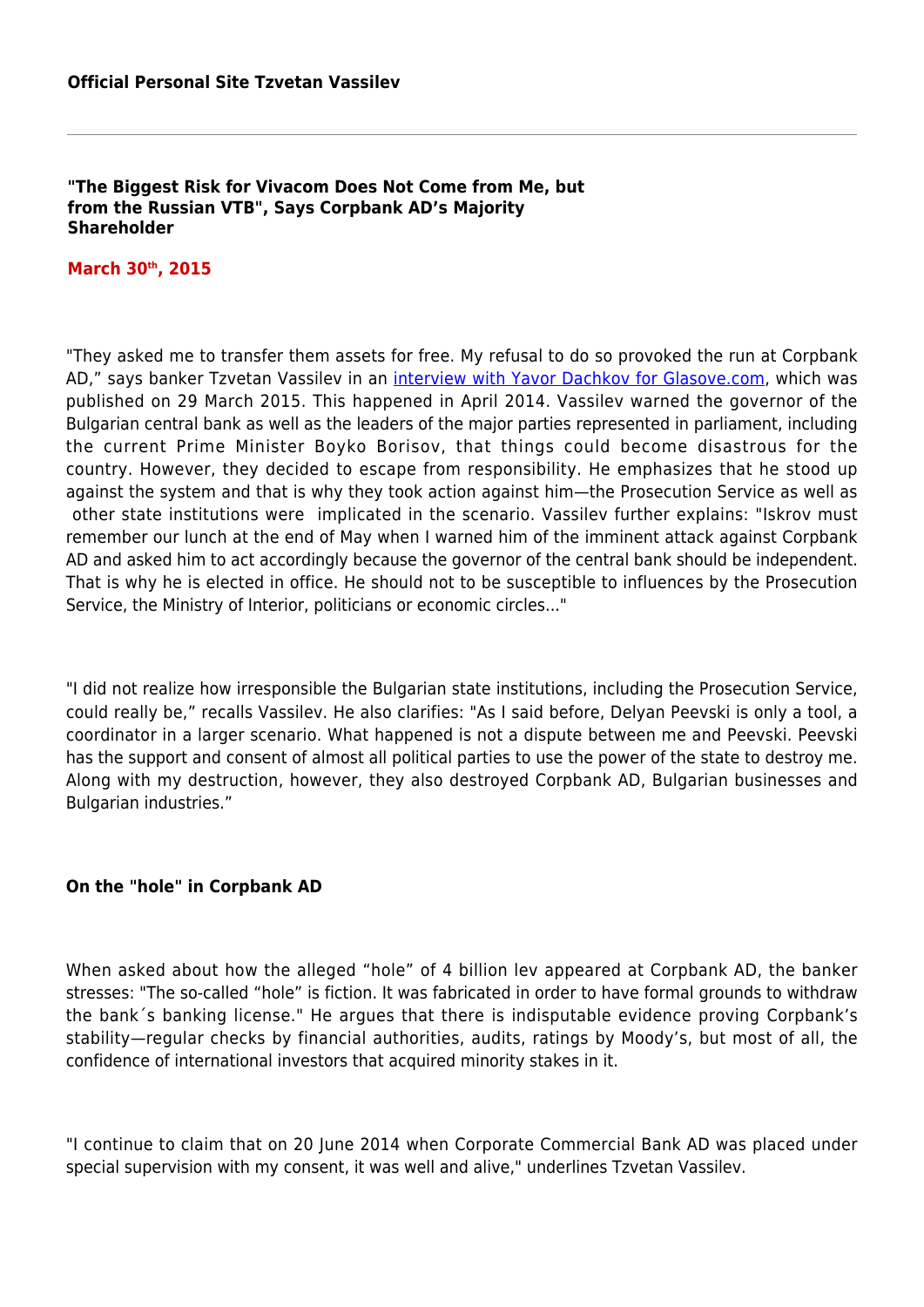The comments by various politicians and analysts from last week on Corpbank AD's assets are also proof for this. Vassilev explains how these assets were acquired: "Through special companies financed by the bank to manage projects. All dividends from these assets went into the bank's revenue. This can be confirmed by its executive directors as well as by the Prosecution Service's main witness Biser Lazov."

## **Threats against Corpbank's depositors**

According to Vassilev, the approach of Bulgarian institutions towards the run in First Investment Bank (FIB) only confirms the complicity of the entire state political machine to destroy Corpbank AD: "With FIB, the run began from the bottom—from depositors who started to spread rumors amongst themselves. By contrast, with us, the run was institutionalized from the top—depositors were inculcated and some of them pressured to withdraw their money from the bank. I have proof of pressuring clients by threating them. Some of them were told that if they did not withdraw their money from the bank, they would suffer," explains Vassilev.

## **Threat of assassination**

He reveals that there is an ongoing investigation in Serbia on an attempt for his assassination. The threat has been confirmed in writing by witnesses. That is one of the reasons why he does not want to return to Bulgaria. "I want guarantees for a fair trial. In the current situation, I have no guarantees—neither for my life nor for a fair trial."

# **The deal with LIC 33**

Tzvetan Vassilev also comments on the sale of shares in Vivacom, the defense plants Dunarit and Avionams, NURTS, the metric agency GARB, and the second digital multiplex Digital First. "The group of companies that are being sold have certain debts to Corpbank AD. One of the main conditions for this transaction to go through is Mr. Louvrier's repaying the debts of these companies to the bank. I will break the deal if he does not," says Vassilev.

Tzvetan Vassilev made the same offer LIC 33 accepted today to the Bulgarian state twice. The same offer was also part of the proposal for restructuring of Corpbank AD made by the consortium of Corpbank's shareholders and other investors. "Had that proposal been accepted, no one would have lost their money—neither the depositors, nor the clients," explains Vassilev.

Regarding Vivacom, Corpbank's majority shareholder states: "The big risk for Vivacom does not come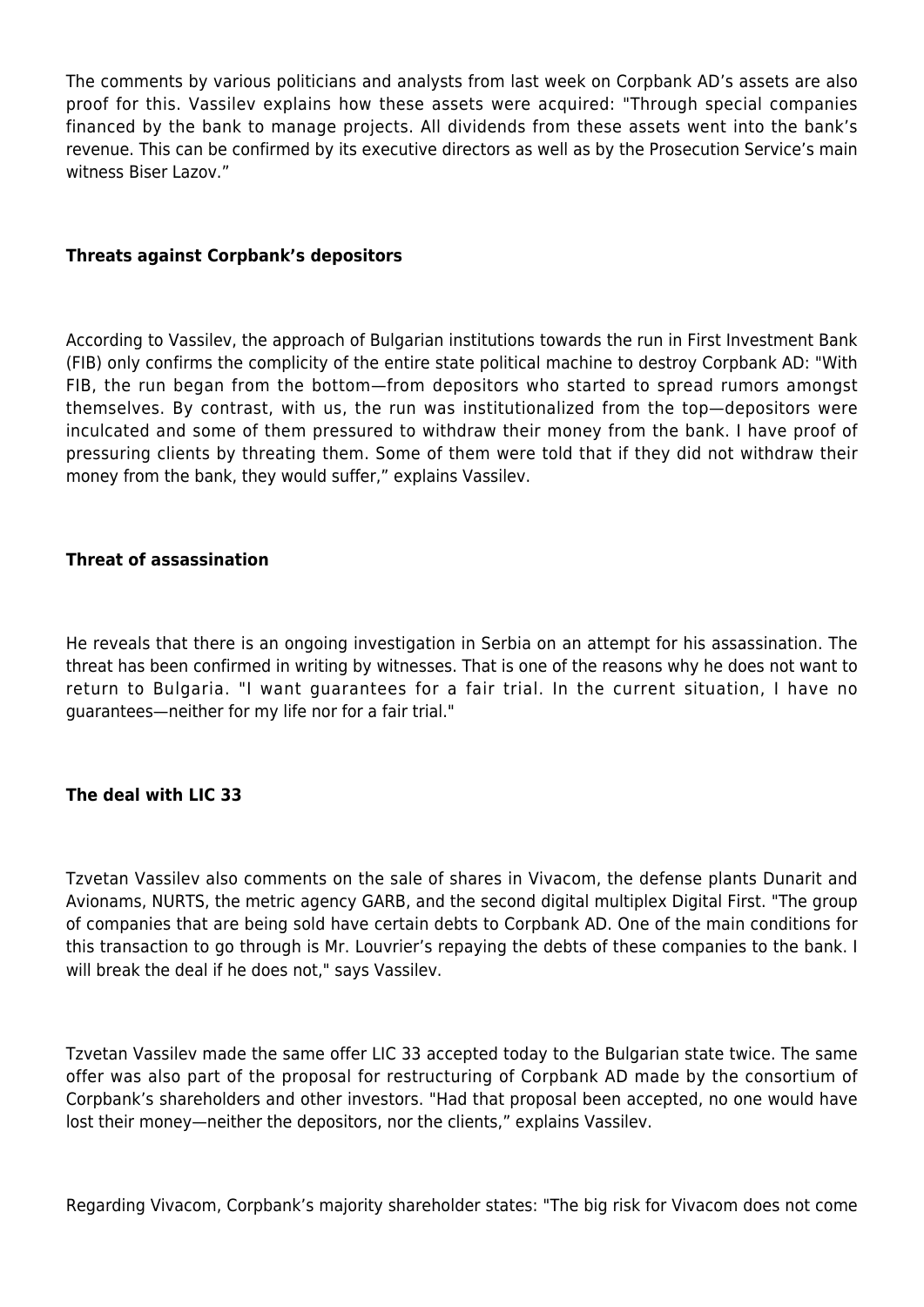from me, but from the Russian bank VTB. First of all, VTB currently holds 33% of the package, which, however, does not belong to it. It was paid by a company that owes money to Corpbank AD. At present, Mr. Louvrier is the majority shareholder of this company. Secondly, this coming May a bridge loan of 150 million euros will mature and if no one finds a way to refinance it or to settle with VTB, and VTB declined to communicate with me, then Vivacom will become 77% Russian owned. So, where is the threat to national security, I ask. And this is about to happen if we do not take appropriate action."

## **Fund for compensation of Corpbank's depositors**

Tzvetan Vassilev has sent letters of complaint to the European Commission and the European Banking Authority regarding the dual standard policy and the unauthorized state aid to other banks. "I will sue the state. They should be certain of that. Because my loss is not Vivacom. My loss lies in the fact that my shares at Corpbank AD were canceled. First of all, this will be my moral compensation after all the indignities to which my family and I were subjected. And secondly, this is the only way to compensate those who lost money as a result of the inadequate policy of the state and the politicians," Vassilev highlights. He also explains that he will create a fund to compensate depositors in the bank, but not the state. "From now on I have only one goal: to show that neither I, nor my colleagues are guilty and that we were unjustly accused."

## **Media - debtors of Corpbank AD**

Tzvetan Vassilev discusses the debts of various media to Corpbank AD. "My relationship with Mr. Peevski was obviously not well established. Some companies, which are the nominal owners of his newspapers, owe money indirectly to Corpbank AD through other debtors of the bank. We have filed claims against them. Where is the Prosecution Service in this case? After the whole government is struggling so hard to return the money in Corpbank AD, what will it do with Tosho Toshev's newspaper, the so-called newspaper of Tosho Toshev and Daniel Ruts? What will it do with the so-called newspapers of Venelina Gocheva and Petio Bluskov? What will it do with the so-called newspaper of Slavka Bozukova and Todor Batkov?," asks Corpbank's majority shareholder. He discloses that those media owe the bank 34 million lev, but nobody bothers them because they serve the current government well. Vassilev also reveals that a week before the run on Corpbank began, Venelina Gocheva, the hidden owners of the newspapers "24 Hours" and "Trud," and Nedialko Nedialkov from "PIK" all withdrew their money.

#### **Personal responsibility**

Vassilev speaks about his personal responsibility regarding these events. "Unfortunately, I was part of the status quo. And I have a certain degree of guilt," recognizes the banker. In 2013 Vassilev understood that he was deeply mistaken. After the events at Corpbank AD in June 2014, as a guarantee for his life, he told everything about the Bulgarian political elite, economic life and what